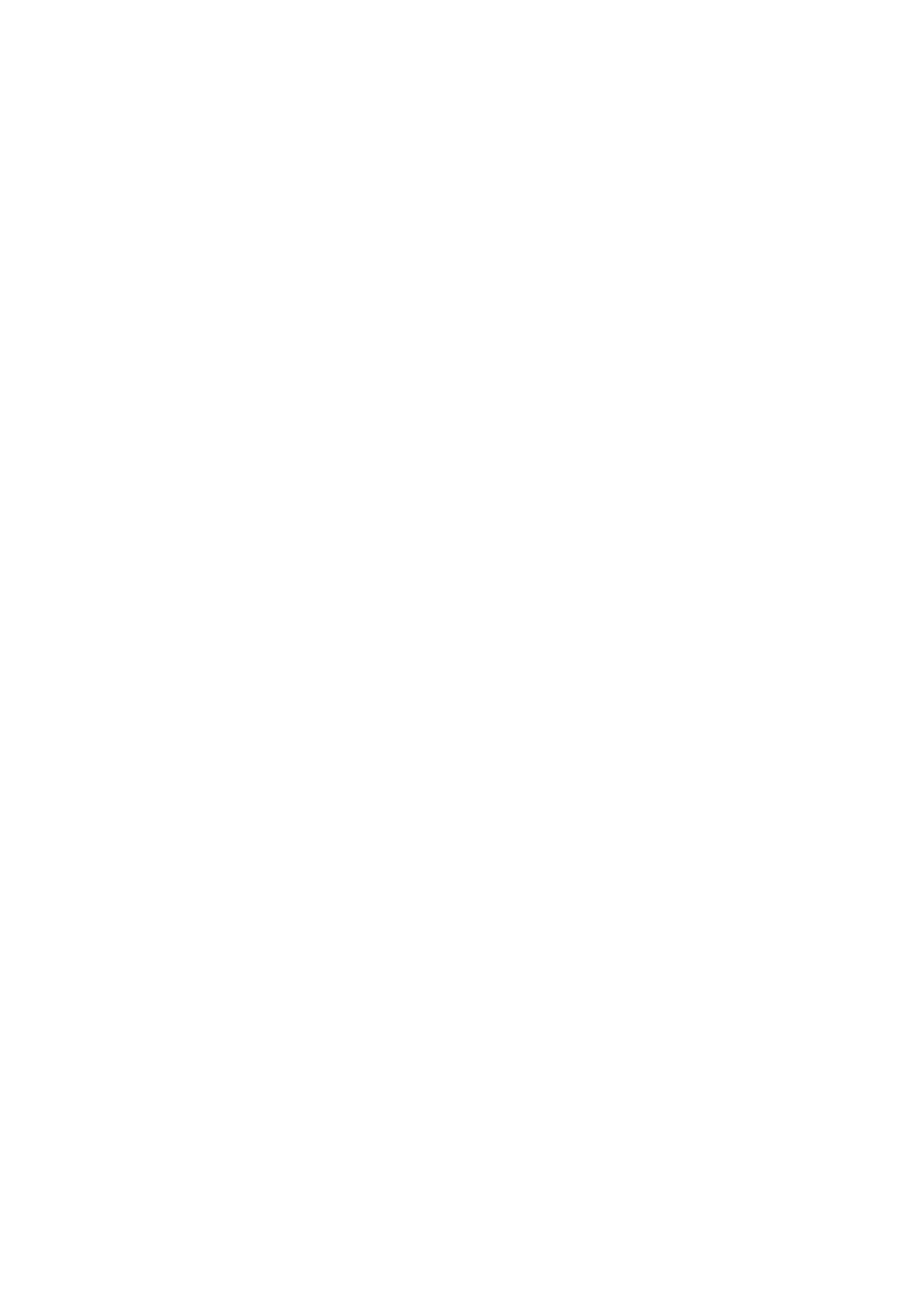Statutory Document No. 2016/0020



*Gaming (Amendment) Act 1984*

## **CONTROLLED MACHINES (EXEMPTION) ORDER 2016**

*Approved by Tynwald: Coming into Operation: 1 March 2016*

The Isle of Man Gambling Supervision Commission makes the following Order under 1 (2) of the Gaming (Amendment) Act 1984<sup>1</sup> .

#### <span id="page-2-0"></span>**1 Title**

This Order is the Controlled Machines (Exemption) Order 2016.

#### <span id="page-2-1"></span>**2 Commencement**

If approved by Tynwald, this Order comes into operation on 1 March 2016.

## <span id="page-2-2"></span>**3 Interpretation**

In this Order —

- "**bookmaker's permit**" and "**betting office licence**" have the same meanings as in the *Gaming, Betting and Lotteries Act 1988<sup>2</sup> ;*
- "**exempt machine**" means an electronic device designed for the purpose of playing games that has the characteristics specified in article [4;](#page-2-3)
- "**licensed person**" means the holder of a bookmaker's permit and a betting office licence.

## <span id="page-2-3"></span>**4 Characteristics of exempt machines**

- (1) An electronic device designed for the purpose of playing games of chance is an exempt machine if it has the following characteristics.
- (2) The machine must
	- (a) provide the player access to information detailing the odds or pay table for a game or series of games; and

 $\overline{a}$ 

<sup>&</sup>lt;sup>1</sup> 1984 c.17

<sup>2</sup> 1988 c.17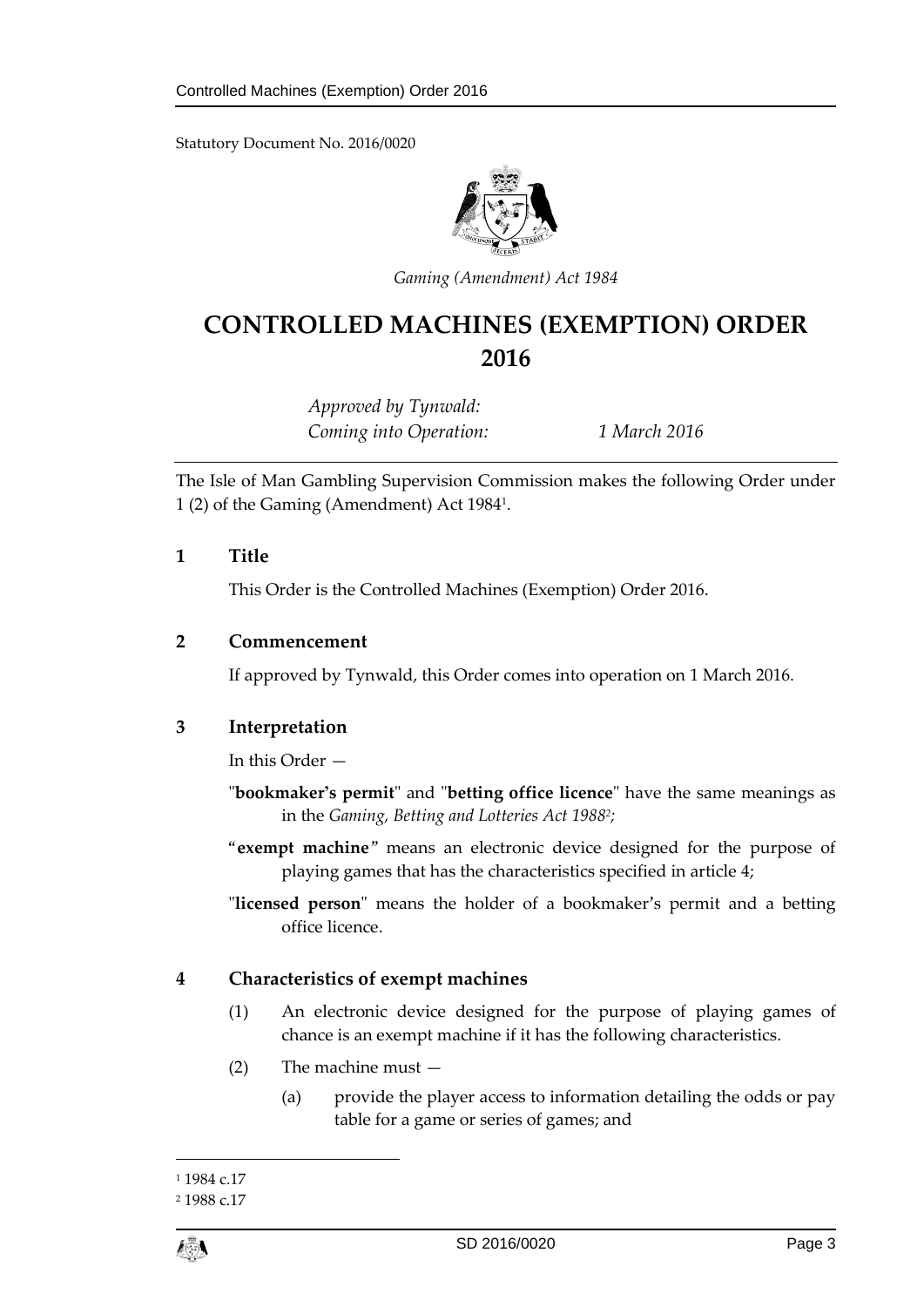- (b) enable a player to set limits on the time for which the player may play and the amount the player may spend on a game or on a series of games.
- (3) The machine must provide that play may only be undertaken by a positive choice of a player by means of a "start" or "bet" button or screen icon.
- (4) The machine must enable a player to choose the amount staked.
- (5) The machine must not allow a stake to be made by means of a credit card or debit card.
- (6) The machine must not allow a stake to be made that could result in a win exceeding £500.
- (7) The machine must announce or display on it the result of a game or of a series of games.
- (8) The machine must have an on-screen balance meter that enables a player to track winnings and losses in the course of a game or of a series of games.
- (9) The machine must not be capable of pay out winnings in cash.
- (10) The machine must be capable of assuring that the amount that may be won in a single game may not exceed £500.

#### <span id="page-3-0"></span>**5 Exemption**

An exempt machine is to be treated as not being a controlled machine for the purposes of the *Gaming (Amendment) Act 1984* if —

- (a) it is only available for playing games of chance with a licensed person;
- (b) a player is able to cash winnings at any time after completing a game or a series of games on the machine;
- (c) promotional material at the site of the machine does not encourage excessive play.

#### <span id="page-3-1"></span>**6 Revocation**

The Controlled Machines (Exemption) Order 2008<sup>3</sup> and the Controlled Machines (Exemption) Order 2015<sup>4</sup> are revoked.

-



<sup>3</sup> SD 920/08

<sup>4</sup> SD 2015/0233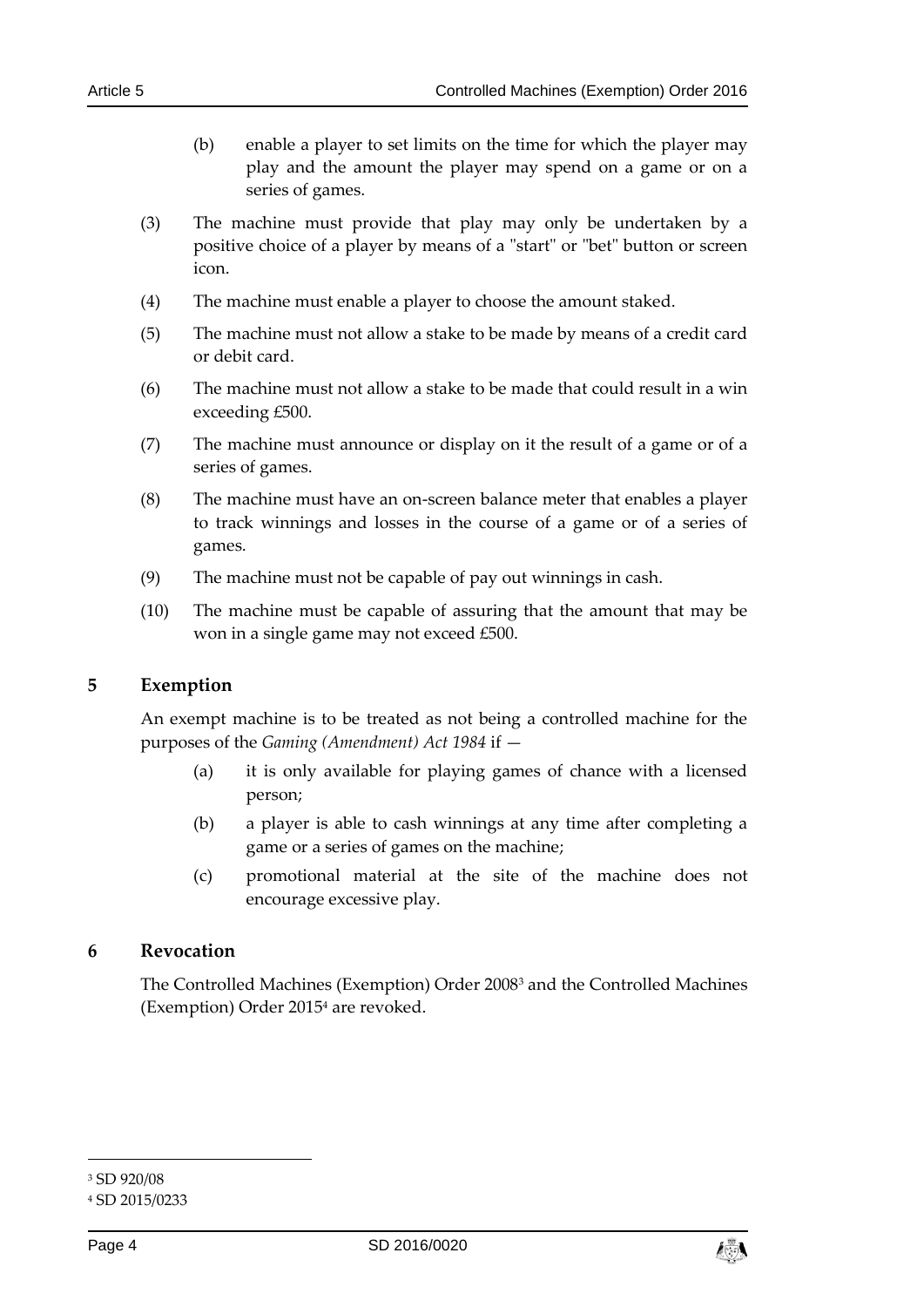#### **MADE 18 JANUARY 2016**

#### **RONALD CHARLES SPENCER**

**CHAIRMAN**

#### **JEREMY PAUL BRADLEY CARTER**

**MEMBER**

#### **HOWARD ROBERT CALLOW**

**MEMBER**

**TRACEY MARIE TURTON**

**SECRETARY**